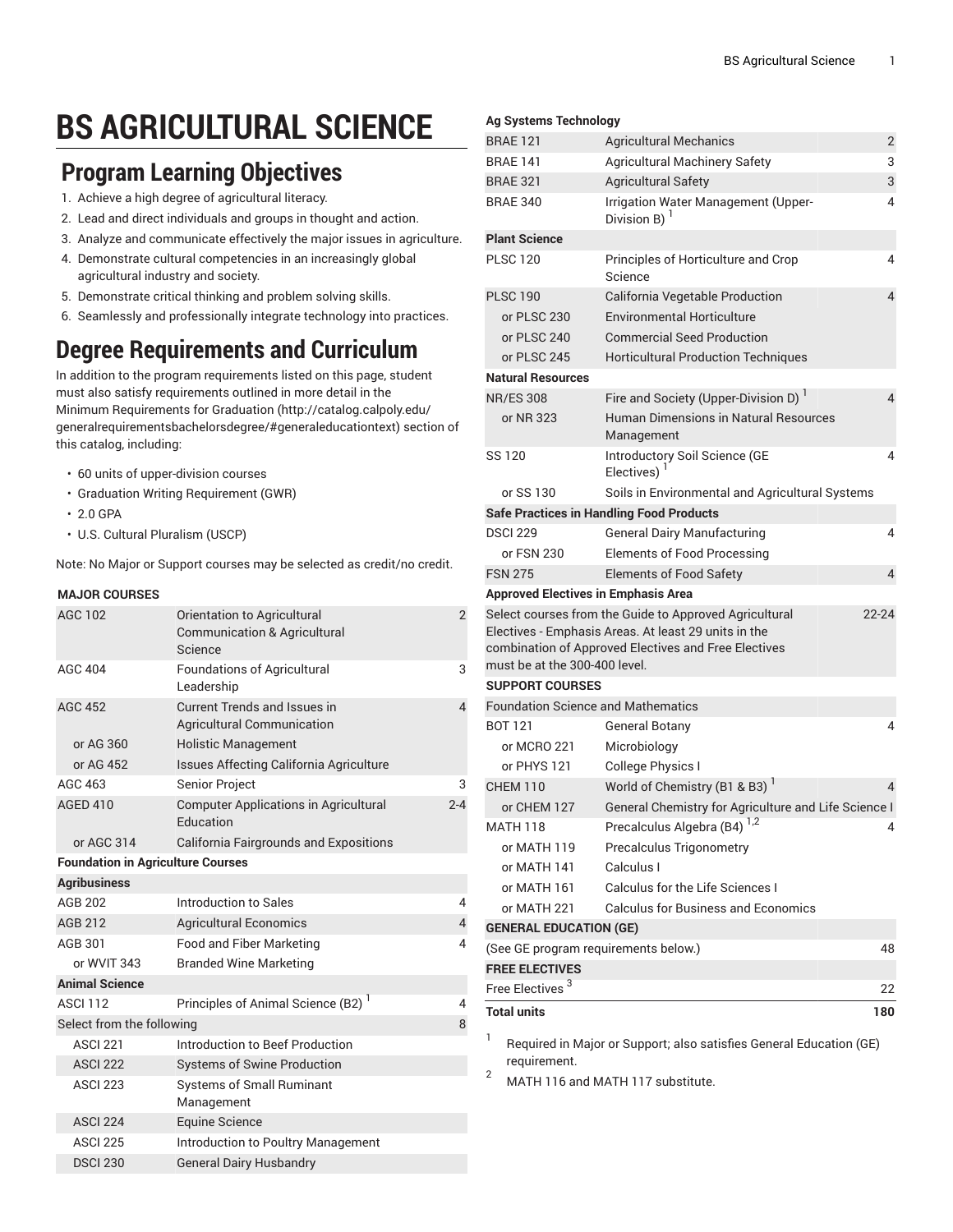3 At least 29 units of Approved Electives and Free Electives must be at the 300-400 level. Students are encouraged to consult with the academic advisor in developing a plan for fulfilling degree requirements.

### **Guide to Approved Agricultural Electives - Emphasis Areas**

Approved Agricultural Electives have been categorized by Emphasis Area to guide students. Advisor approval of Agricultural Electives is not required, but consultation with an advisor is recommended to ensure that the required number of upper-division units is met. Also, bear in mind that selection may impact pursuit of post-baccalaureate studies and/or goals. It is imperative for students seeking a teaching credential to select one Emphasis Area and adhere to the approved list of courses.

| <b>Emphasis Areas</b>                      |                                                                    |           |
|--------------------------------------------|--------------------------------------------------------------------|-----------|
| Select Emphasis Area of choice:            |                                                                    | $22 - 24$ |
| <b>Agricultural Engineering Technology</b> |                                                                    |           |
| <b>BRAE 142</b>                            | <b>Agricultural Power and Machinery</b><br>Management              |           |
| <b>BRAE 150</b>                            | Design Graphics and CAD for<br>Agricultural Engineering            |           |
| <b>BRAE 152</b>                            | 3-D Solids Modeling                                                |           |
| <b>BRAE 240</b>                            | <b>Agricultural Engineering Laboratory</b>                         |           |
| <b>BRAE 244</b>                            | <b>Precision Farming</b>                                           |           |
| <b>BRAE 333</b>                            | <b>Aquacultural Engineering</b>                                    |           |
| <b>BRAE 335</b>                            | <b>Internal Combustion Engines</b>                                 |           |
| <b>BRAE 337</b>                            | Landscape Irrigation                                               |           |
| <b>BRAE 348</b>                            | Energy for a Sustainable Society                                   |           |
| <b>BRAE 438</b>                            | Drip/Micro Irrigation                                              |           |
| <b>BRAE 440</b>                            | <b>Agricultural Irrigation Systems</b>                             |           |
| <b>BRAE 481</b>                            | <b>Advanced Agricultural Mechanics</b>                             |           |
| <b>Agribusiness</b>                        |                                                                    |           |
| <b>AGB 214</b>                             | Agribusiness Financial Accounting                                  |           |
| AGB 260                                    | Agribusiness Data Literacy                                         |           |
| <b>AGB 304</b>                             | Innovation and Entrepreneurship in<br>Agriculture                  |           |
| AGB 309                                    | <b>Advanced Sales Techniques</b>                                   |           |
| AGB 310                                    | <b>Agribusiness Credit and Finance</b>                             |           |
| AGB 312                                    | <b>Agricultural Policy</b>                                         |           |
| AGB 313                                    | Agriculture Economic Analysis                                      |           |
| AGB 322                                    | <b>Principles of Agribusiness</b><br>Management                    |           |
| AGB 323                                    | Decision Making with Agribusiness<br><b>Accounting Information</b> |           |
| AGB 369                                    | <b>Agricultural Personnel Management</b>                           |           |
| <b>AGB 370</b>                             | World Food Economy                                                 |           |
| <b>AGB 404</b>                             | <b>Food Retail Management</b>                                      |           |
| AGB 440                                    | <b>Field Studies in Agribusiness</b>                               |           |
| <b>AGB 445</b>                             | <b>Produce Marketing</b>                                           |           |
| AGC 314                                    | California Fairgrounds and<br>Expositions                          |           |
| AGC 318                                    | <b>Fairgrounds and Facility</b><br>Management                      |           |

| AGC 475                               | Crisis Communication in Food and<br>Aariculture                 |
|---------------------------------------|-----------------------------------------------------------------|
| <b>Animal Science</b>                 |                                                                 |
| <b>ASCI 211</b>                       | <b>Meat Science</b>                                             |
| <b>ASCI 212</b>                       | <b>Livestock Show Management</b>                                |
| <b>ASCI 220</b>                       | Introductory Animal Nutrition and<br>Feeding                    |
| <b>ASCI 221</b>                       | Introduction to Beef Production                                 |
| <b>ASCI 222</b>                       | <b>Systems of Swine Production</b>                              |
| <b>ASCI 223</b>                       | <b>Systems of Small Ruminant</b><br>Management                  |
| ASCI 225                              | Introduction to Poultry Management                              |
| <b>ASCI 226</b>                       | <b>Livestock Evaluation</b>                                     |
| <b>ASCI 232</b>                       | <b>General Animal Science Laboratory</b>                        |
| <b>ASCI 239</b>                       | Principles of Rangeland Management                              |
| <b>ASCL311</b>                        | <b>Advanced Beef Cattle System</b><br>Management                |
| <b>ASCI 321</b>                       | <b>Zoonoses and Veterinary Public</b><br><b>Health Concerns</b> |
| <b>ASCI 325</b>                       | Egg Production, Processing and<br>Distribution                  |
| <b>ASCI 330</b>                       | <b>Poultry Meat Production and</b><br>Processing                |
| <b>ASCI 342</b>                       | <b>Poultry Business Management</b>                              |
| <b>ASCI 350</b>                       | <b>Nonruminant Nutrition</b>                                    |
| ASCI <sub>425</sub>                   | Meat Industry Study Tour                                        |
| <b>DSCI 230</b>                       | <b>General Dairy Husbandry</b>                                  |
| <b>DSCI 241</b>                       | Dairy Cattle Selection, Breeds, Fitting<br>and Showing          |
| <b>DSCI 301</b>                       | Dairy Cattle Nutrition                                          |
| <b>DSCI 330</b>                       | Artificial Insemination and Embryo<br>Biotechnology             |
| <b>DSCI 333</b>                       | Dairy Animal Health, Safety and<br><b>Applied Technology</b>    |
| <b>Crop and Soil Science</b>          |                                                                 |
| <b>PLSC 150</b>                       | <b>Forage Crops</b>                                             |
| <b>PLSC 190</b>                       | California Vegetable Production                                 |
| <b>PLSC 240</b>                       | <b>Commercial Seed Production</b>                               |
| <b>PLSC 245</b>                       | <b>Horticultural Production Techniques</b>                      |
| <b>PLSC 321</b>                       | Weed Biology and Management                                     |
| <b>PLSC 355</b>                       | <b>Citrus and Avocado Fruit Production</b>                      |
| <b>PLSC 421</b>                       | Postharvest Technology of<br><b>Horticultural Crops</b>         |
| SS 221                                | Soil Health and Plant Nutrition                                 |
| <b>SS 322</b>                         | Soil Plant Relationships                                        |
| <b>SS 444</b>                         | Soil Judging                                                    |
| <b>Forestry and Natural Resources</b> |                                                                 |
| <b>BIO 227</b>                        | <b>Wildlife Conservation Biology</b>                            |
| <b>NR142</b>                          | <b>Environmental Management</b>                                 |
| NR 208                                | Dendrology                                                      |
| <b>NR306</b>                          | Natural Resource Ecology and<br><b>Habitat Management</b>       |
| NR/ES 308                             | Fire and Society                                                |